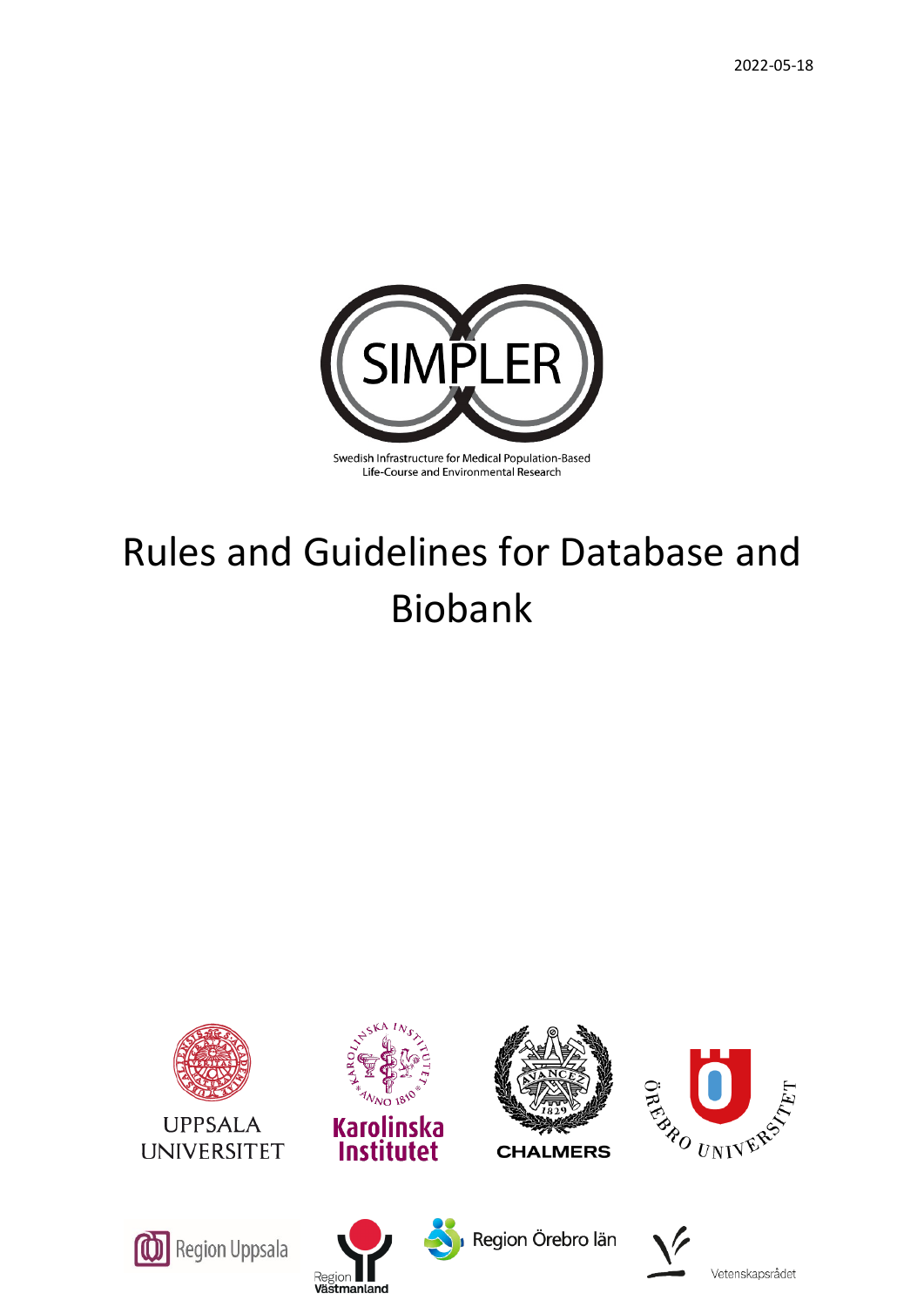# Content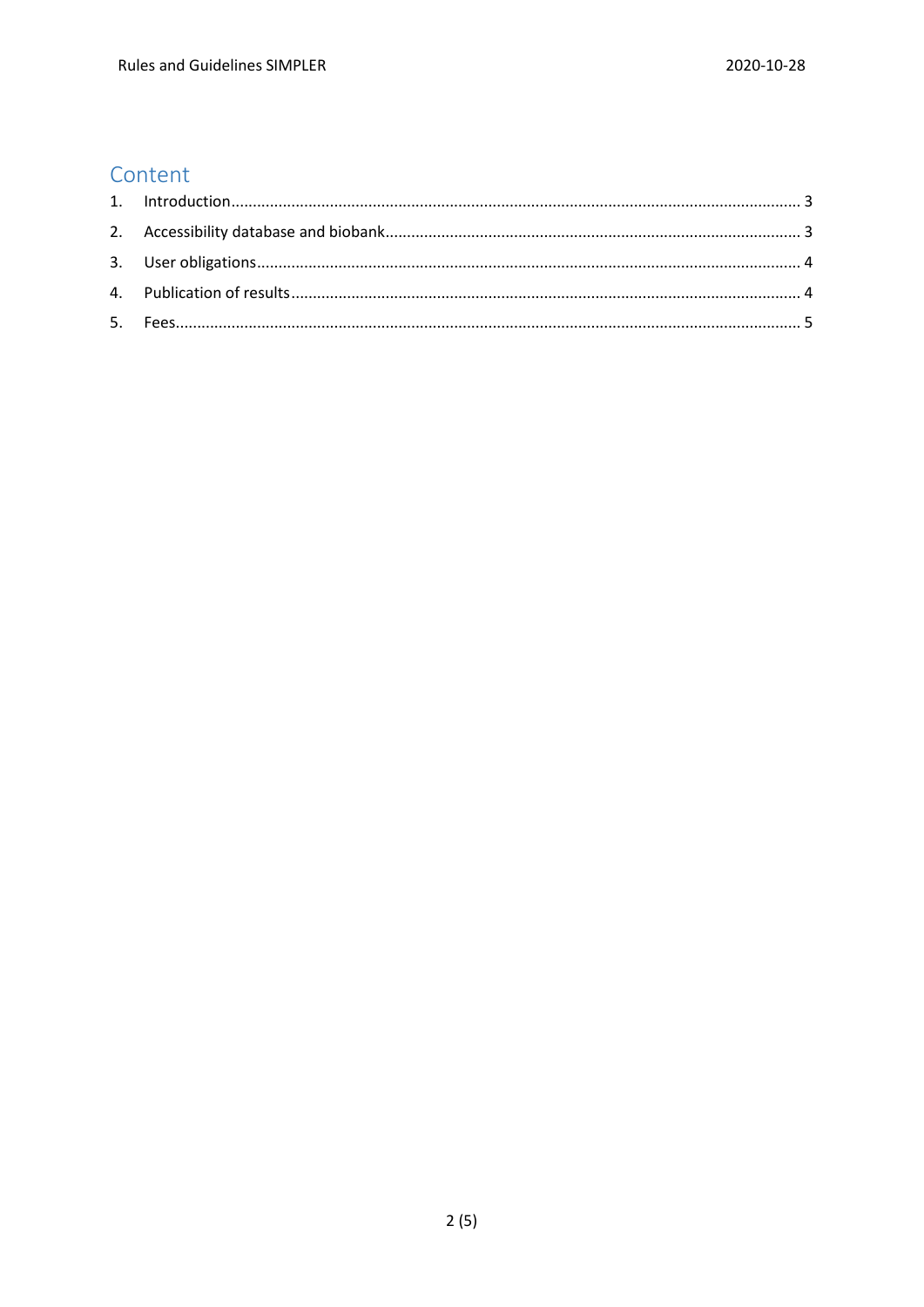# <span id="page-2-0"></span>1. Introduction

SIMPLER, Swedish Infrastructure for Medical Population-Based Life-Course and Environmental Research, is an infrastructure for epidemiological research. A consortium consisting of Uppsala Univeristy (host), Karolinska Institutet, Chalmers University of Technology and Örebro University is responsible for development, operation and management of SIMPLER. Database and biobank are open for and accessible to scientists in academia or business and project requests should be handled smoothly in an open process. Instructions for project requests can be found at [www.simpler4health.se.](http://www.simpler4health.se/)

# <span id="page-2-1"></span>2. Accessibility database and biobank

Projects must be approved by SIMPLER in order to acquire data or samples. Approval includes confirmation of approved ethical review and verification by responsible PI of funding for the project. In addition, fee for data and/or samples must be paid and personal data user agreement signed before data/samples are released.

#### *Application*

- All project requests must follow the procedure for application.
- A project must have an explicit and well defined hypotheses/research question besides using relevant and motivated analyses. For biological samples, the choice of biomarker must be motivated.
- Each project must have an ethical approval from a valid ethical review board.
- If the director of SIMPLER reject a project request, the applicant can appeal to the steering committee of SIMPLER for a second review.

#### *Availability*

- Project requests with similar hypotheses/research question will be approved, but the projects will be informed of each other and encouraged to collaborate. However, if a project has financed analyses of biological samples there will be a one year waiting time from the day when the analysis is finished before data is shared with other projects.
- Since the biological samples are a finite resource, and SIMPLER has a responsibility towards participants and funders, requests for samples from the entire sub-cohorts or with high scientific value that supply the infrastructure with informative, not previously analysed biomarkers, are prioritized.
- All processing and storage of data must be done in an application safety classified for sensitive personal data provided by Uppsala University. Users get access to this application when data is handed out in a project specific folder. Data must not be moved from this folder, users are only allowed to download result files from the application.
- If SIMPLER is wound up, users should be informed well in advance concerning the changed terms for the infrastructure.

#### *Delimitation of a research project*

A project is delimited to up to three adjacent and specific research questions and with a durability of up to 5 years and a scope of up to 5 publications/manuscripts.

A longer duration or more publications/manuscripts within the same project demands a new application and user fee. Also, if already requested and received data and/or biological samples are desired to be used in an extension of the project or in another project, an additional application must be completed. The additional application must be approved before analysis can begin.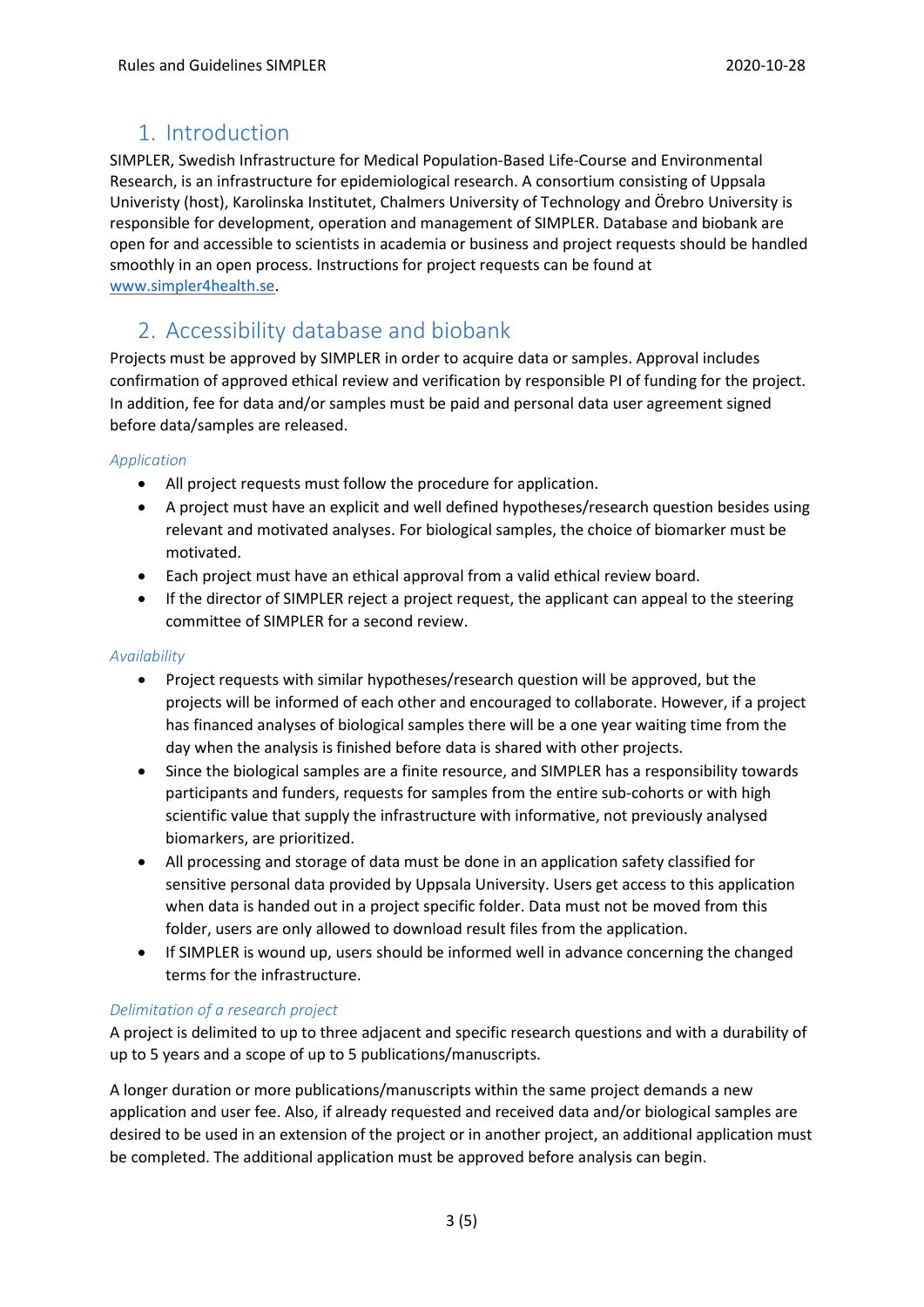Prolongation of a project after 5 years can be requested if a researcher has been prevented from working on the project due to parental leave or a longer sick leave for one self or for a close relative. This is also valid for members of vital importance for the project such as graduate students.

#### *Delimitation of a student project*

The following requirements must be met for a project to be counted as a student project:

In the application to SIMPLER the syllabus for the work and the student's register extract or equivalent documentation must be attached in addition to the mandatory information.

The scope of the work must be such that it can generate a maximum of one scientific publication in addition to the written report that may be asked for by the course syllabus.

## <span id="page-3-0"></span>3. User obligations

- Users must return variables, i.e. biomarkers, obtained at analysis in order to benefit the infrastructure. This is done in collabortaion with SIMPLER's data manager.
- On request from SIMPLER's office, responsible PI must give feedback on project progress once a year for SIMPLER's annual report and report to SIMPLER's funders.
- The main funder, the Swedish Research Council, may do a scientific evaluation of the infrastructure, and must on request be given access to the complete research material of all SIMPLER projects.

## <span id="page-3-1"></span>4. Publication of results

- At publication and other dissemination of results based on data and/or samples from the infrastructure, the infrastructure must be acknowledged by stating the infrastructure name and the Scientific Research Council grant no, 2017-00644. At publications of scientific articles this should be done under the heading "Acknowledgement" or equivalent. This obligation is valid for infrastructure staff as well as other users of the infrastructure. Example: "We acknowledge SIMPLER for provisioning of facilities and experimental support and we would like to thank x, y and z for assistance. SIMPLER receives funding through the Swedish Research Council under the grant no 2017-00644."
- Also, the host of the computational resources needs to be acknowledged. Example: "The computations were performed on resources provided by SNIC through Uppsala Multidisciplinary Center for Advanced Computational Science (UPPMAX) under Project SIMP XXXX/Y-ZZZ."
- Research results must be available as open access within six months after publication. This is preferably done by publication in an open access journal. Please do notice that journals with open access as optional may have a time lag for open access publication.
- Some journals demand/ask for publication of data in connection with publication of the article. This is not in accordance with the general data protection regulation and this requirement cannot be met. Users are obliged to inform the journal about this, and can for example state "Data are available from SIMPLER (www.simpler4health.se) for researchers who meet the criteria, i.e an ethical approval is demanded, for access to de-identified SIMPLER data."
- Abstracts of manuscripts must be approved by SIMPLER's director before the manuscript is submitted to a journal. If in doubt, the director can ask for a second review from SIMPLER's steering committee.